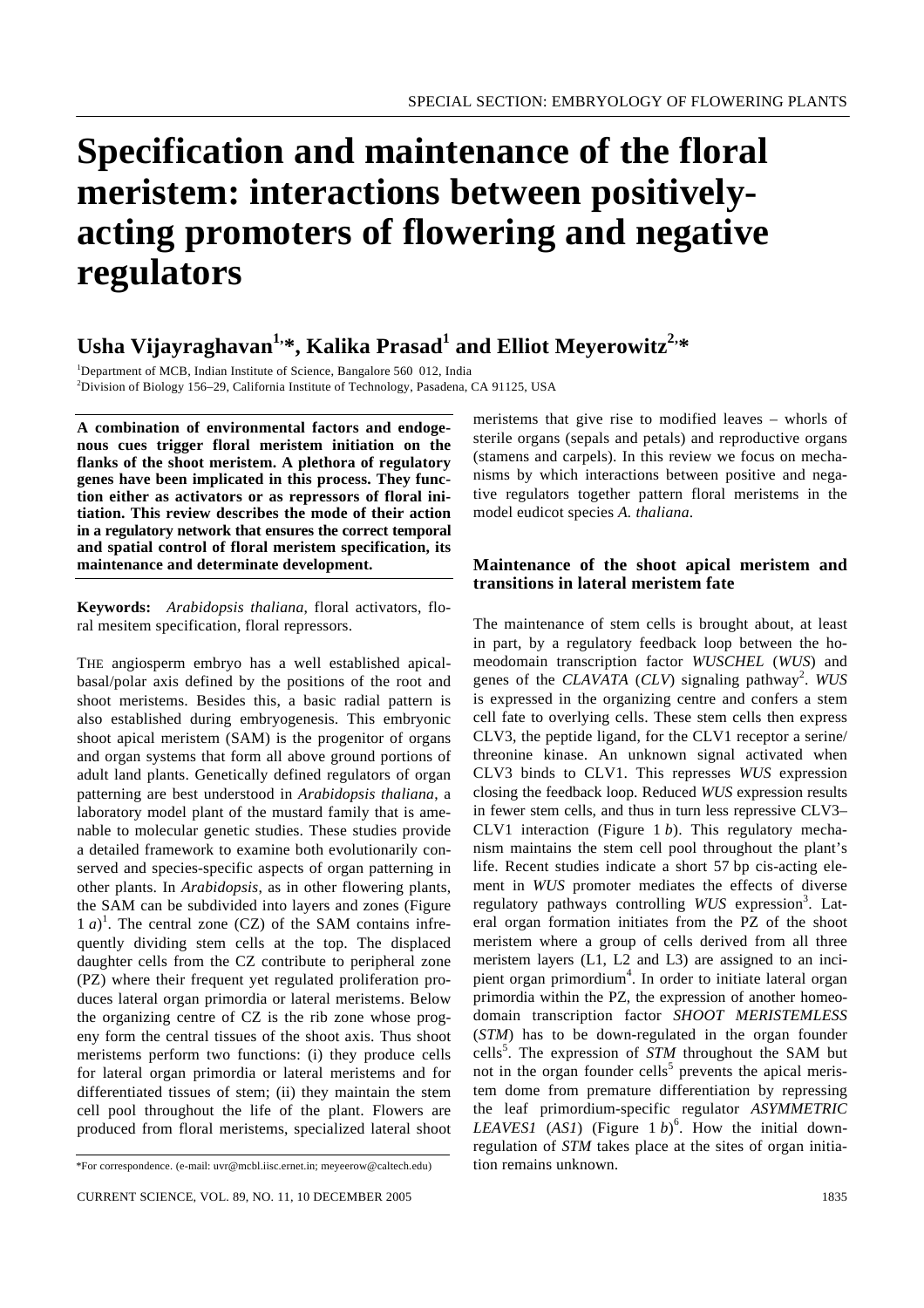In *Arabidopsis*, upon induction of flowering, the shoot meristem turns into an inflorescence meristem which produces floral meristems (Figure 1 *c*), instead of leaf primordia, on its flanks. Genes involved in specification and development of floral meristem can be generally categorized into two groups: first, those that specify the young flower and second a group of genes that prevent the shoot from precociously adopting a floral fate<sup>7</sup>.

#### **Chromatin regulators controlling floral meristem specification**

Many chromatin regulators such as *EMBRYONIC FLOWER2* (*EMF2*), *SPLAYED* (*SYD*), *TERMINAL FLOWER2* (*TFL2*), *atISWI*, *FIE* and *CURLY LEAF* (*CLF*) affect floral initiation by acting as flowering repressors during the vegetative phase of growth<sup>8</sup>. Factors like EMF2 and FIE repress expression, during vegetative phase, of genes that specify floral meristems like *LEAFY* (*LFY*) and *APETALA1* (*AP1*). EMF2, FIE and CLF form components of at least one subtype of Polycomb complex that repress floral organ identity MADS-box genes<sup>9</sup> and thus prevent floral organogenesis in vegetative tissues (Figure 2).

Maintenance of the shoot apical meristem requires one of four members of *Arabidopsis* class SNF2 ATPases  $SYD<sup>10</sup>$ . Genetic analysis of SAM defects in double mutants of *syd* combined with mutants in other meristem regulating factors indicates that *SYD* largely acts in the *WUS* pathway<sup>11</sup>. Furthermore, this study found that SYD regulates the stem cell pool in the SAM via direct transcriptional control of *WUS*, a central regulator of SAM maintenance (Figure 2). SYD is required for up-regulation of *WUS* transcription and it binds a proximal promoter region in the *WUS* locus<sup>11</sup>. Besides this role in maintenance of stem cells, SYD also influences meristem identity. It acts as repressor of LFY-dependent activity prior to floral transition. But after the floral transition, *SYD* acts as a redundant *LFY* co-activator for the induction of the class B and class C floral organ patterning genes (Figure  $2)^{10}$ . Early flowering of *syd* mutants in non-inductive short-days (SD) suggests the repressive activity of SYD, to certain extent, is photoperiod sensitive. Thus, *SYD* provides a unique example of chromatin remodelling factor that links an environmental signal to a key floral meristem identity molecule for repression of the floral meristem and thus for its proper development.

## **Function of MADS-box genes as repressors of floral meristem formation**

In addition to chromatin regulators, MADS-domain transcription factors are also involved in maintaining the shoot meristem by repressing floral initiation. An *Arabidopsis* MADS-box gene *SHORT VEGETATIVE PHASE* (*SVP*) functions as a repressor of the floral transition. *svp* mutants flower earlier than the wild type<sup>12</sup>; whereas *SVP* ectopic over-expression dramatically delays floral transi- $\[\text{tion}^{\[5\]}$ . Consistent with its regulatory role in meristem maintenance, *SVP* is expressed throughout the SAM during vegetative development. After the floral transition it is expressed<sup>12</sup> in young flower primordia until stage 3. SVP perhaps affects the activity of positive regulators of floral meristem identity such as AP1, CAULIFLOWER (CAL), SEPALLATA1 (SEP1) and SEP2 – with whom physical interactions are detected by the yeast two-hybrid screens $^{13,14}$ .



**Figure 1.** Organization of shoot meristem and regulatory pathways that control its maintenance. *a*, Schematic diagram of the *Arabidopsis* shoot apical meristem (SAM) with developing lateral organs. The SAM is organized in layers and zones. The infrequently dividing central zone (CZ) contains organizing centre with overlying stem cells. Frequently dividing cells in the peripheral zone (PZ) give rise to lateral organs, whereas divisions below the rib zone (RZ) contributes to growth of the shoot axis. *b*, Regulatory pathways active in the shoot meristem. Shoot stem cells are maintained by the *WUS–CLV* feedback loop. *WUS* expression in organizing centre confers stem cell identity. The CLV3 ligand secreted by stem cells is thought to bind to the receptor CLV1 which in turn represses *WUS* expression (denoted by T-bar). STM maintains proliferation in shoot meristem by repressing expression of *AS1*. *STM* is repressed (denoted by T-bar) in lateral primordia permitting activation of *AS1* expression that is required for lateral organ development. *c*, Confocal laser scanning micrograph of an inflorescence meristem with emerging young floral primordia (P). Nuclei in all cells are marked by the expression of histone2B::GFP.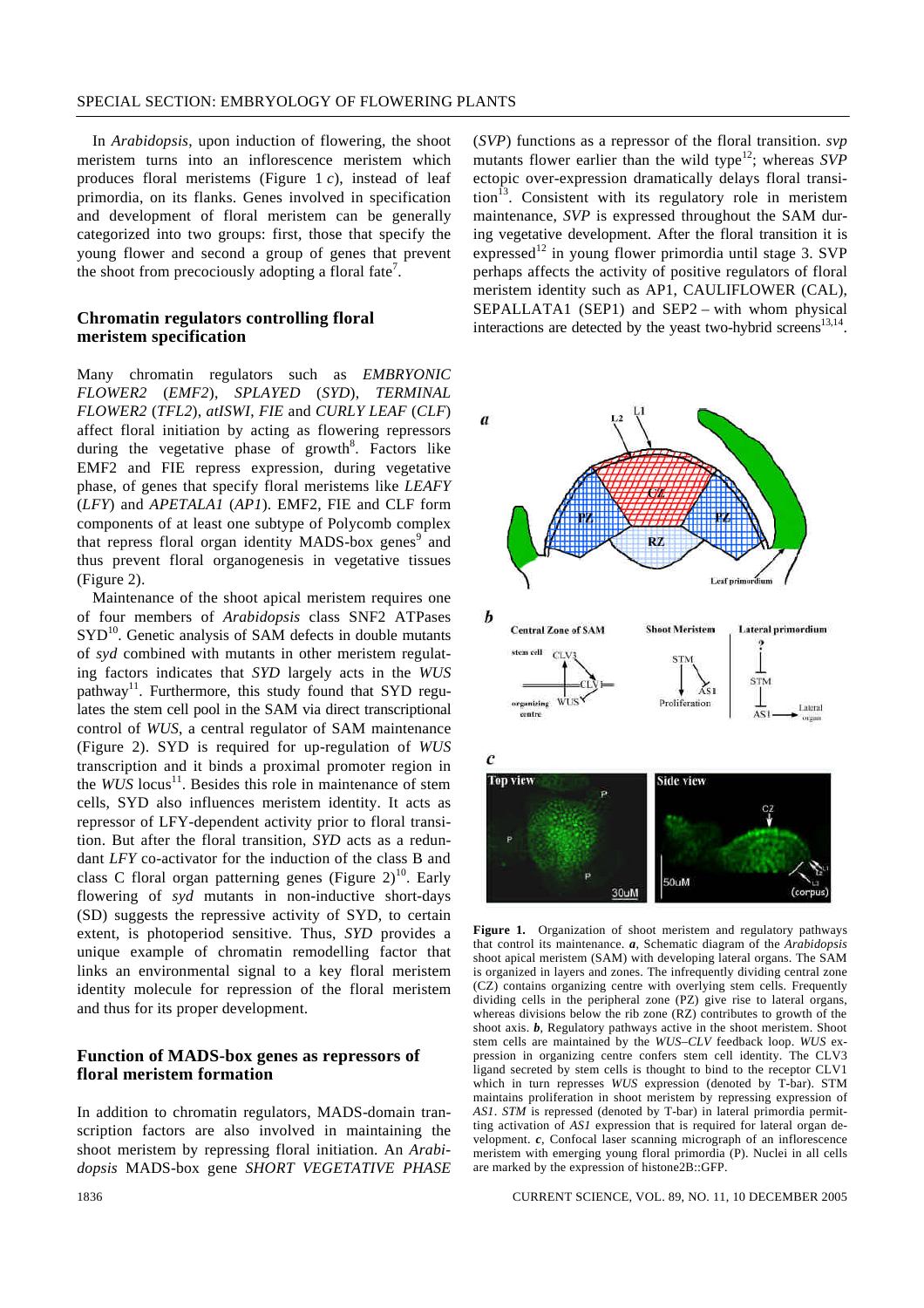

**Figure 2.** Chromatin regulators affecting meristem specification. The chromatin modifier SYD directly activates *WUS* to maintain stem cells in the shoot meristem, while it represses the *LFY* dependent activity in the inflorescence meristem. Redundant activities of floral meristem identity genes *LFY*, *AP1*, *CAL*, *AP2* and *FUL* specify floral meristems. SYD functions with *LFY* to activate floral organ identity genes whose expression in vegetative tissues is repressed by polycomb group chromatin repressive EMF2–FIE–CLF complex. Activation and repression are denoted by arrows and T-bars, respectively.

Thus interactions between positive and negative regulators critically influence specification of the floral meristem. Interestingly, *Antirrhinum SVP* homologue *INCOMPOSITA* (*INCO*) functions as a positive and a negative regulator of floral meristem specification $^{13}$ .

Similarly, another *Arabidopsis* MADS-domain factor *AGL24*, closely related to *SVP*, represses floral meristem specification since it promotes an inflorescence fate. *AGL24* is expressed throughout the shoot and inflorescence meristem but its expression in the floral meristem is limited to a single cell layer<sup>15</sup>. Floral meristempromoting factors *LFY* and *AP1* repress *AGL24* since the inflorescence characteristics of *lfy* and *ap1* mutant flowers are seen mainly due to the continued ectopic expression of  $AGL24$  in these mutant shoot-like floral meristems<sup>15</sup>.

#### **A balance between floral repressors and floral activators fine-tune floral meristem specification**

The activity of key floral meristem identity genes *LFY* and *AP1* is further repressed by *TERMINAL FLOWER1* (*TFL1*) in inflorescence meristem (Figure 3). The *Arabidopsis terminal flower1* (*tfl1*) mutant terminates its apical meristem after the initial production of a few lateral flowers. This suggests that while the inflorescence meristem is established, its maintenance fails resulting in its conversion to floral meristems<sup>16</sup>. In fact the early flowering phenotypes observed upon ectopic overexpression of the floral meristem identity genes *LFY* or  $API^{17,18}$  may arise from repression of *TFL1* since these genes have complementary expression patterns and loss-of-function phenotypes<sup>18</sup>. *TFL1* is expressed in the inflorescence meristem, while the floral meristem identity genes are expressed in newly arising floral meristems<sup>19–21</sup>. Analysis of *TFL* expression levels upon over expression of floral meristem activators *LFY* or *AP1* and the converse study of the phenotypic consequences of *TFL* over expression together suggest that *TFL1* inhibits the expression of key floral meristem identity genes *LFY* and *AP1*, and vice versa (Figure 3)<sup>22,23</sup>. *LFY*, *AP1* and *CAL* inhibit *TFL1* 



**Figure 3.** Diagrammatic representation of young floral meristems on the flanks of the inflorescence meristem. *TFL1* and *AGL24* repress (denoted by T-bars) key floral meristem identity genes *LFY* and *AP1* in the inflorescence meristem. Uniform accumulation of *LFY* and *AP1* transcripts in the young stage 2 floral meristem, to the right, is represented by uniform green colour with red dots. At stage 5 when floral organ primordia are being initiated *AP1* expression (red dots) is restricted to the developing first whorl (sepal) and second whorl (petal) primordia while *LFY* expression continues in all floral organ primordia (green zone).

transcriptionally; in contrast, inhibition of expression of floral meristem identity genes by *TFL* occurs in two ways. First, *TFL1* retards up-regulation of these genes by delaying the progression of the reproductive phase. Secondly, *TFL1* prevents a response to *LFY* and *AP1* even when they are expressed at high levels<sup>23</sup>. Ectopic expression of floral repressor *TFL1* in *ap1 cal ful* triple mutants contributes to their non-flowering phenotype suggesting *AP1*, *CAL* and *FUL* act redundantly in specifying the floral meristem at least in part by regulating the expression domain of  $TFL1^{24}$ . TFL belongs to a family of proteins with properties of binding phosphatidylethanolamine (PEBP), similar to FT, a factor involved in floral induction, suggesting functions in signal transduction for both factors<sup>25,26</sup>. Interestingly, despite being similar molecules, mutants in these factors have complementary phenotypes and it is possible that they regulate the same step in flowering. The biochemical functions of *TFL* or *FT* are yet to be demonstrated.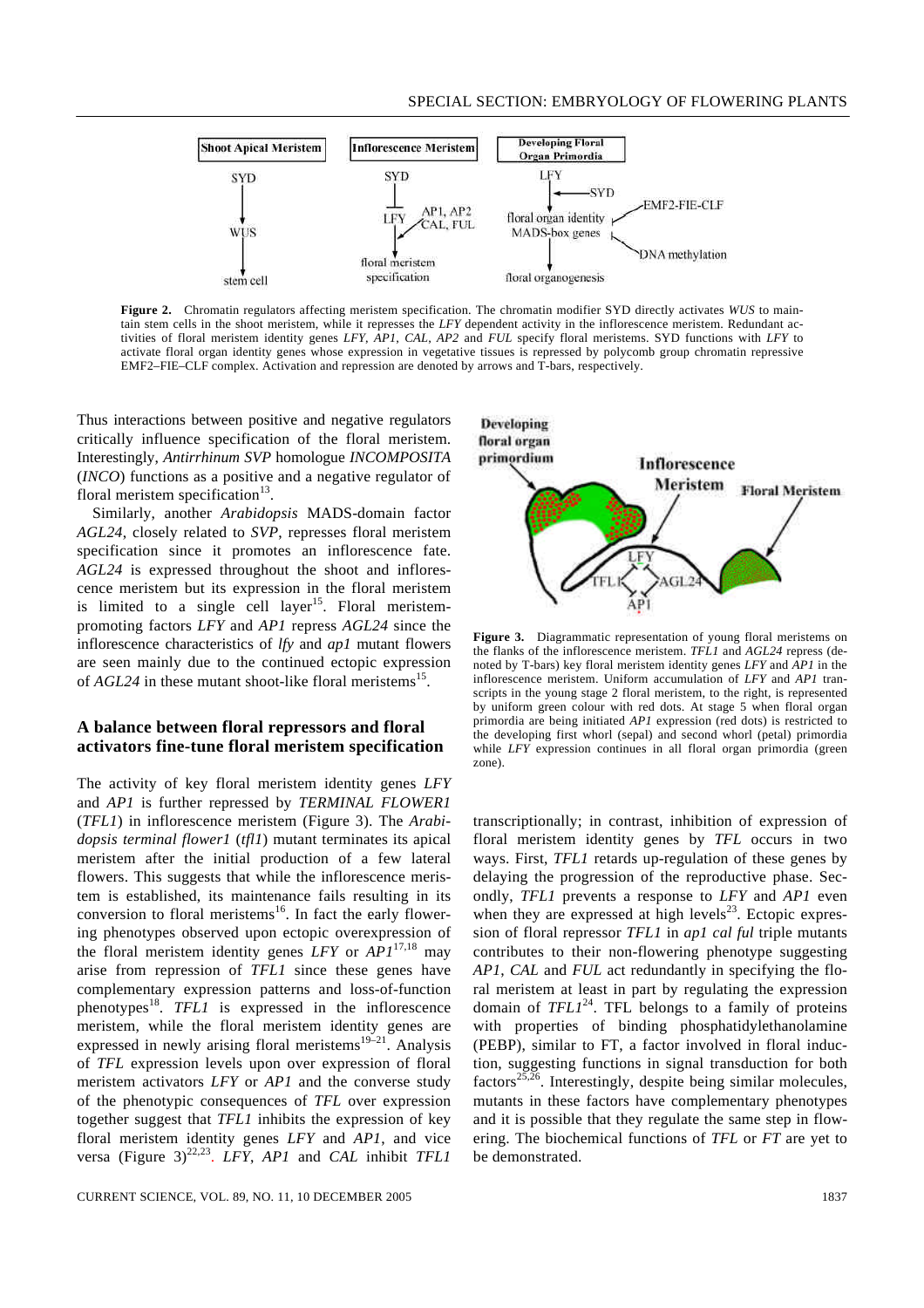#### **Activation of flowering pathway integrators and floral initiation**

Distinct flowering pathways in response to day-length, the phytohormone gibberellic acid (GA), changes in light quality and ambient temperature promote the transition from vegetative to reproductive phase by activating the flowering pathway integrators: *FT* and a MADS-box gene *SUPRESSOR OF CONSTANS1* (*SOC1*) 27 . These flowering pathway integrators function as positive regulators of floral meristem identity genes whose redundant activities in turn specify the floral meristem (Figure 4). The floral meristem promoting effects of long days are largely through the effect of the photoperiod-dependent regulator *CONSTANS* (*CO*), a transcription factor whose action couples the circadian clock and the flowering pathway integrators *FT* and *SOC1*. The photoperiod-regulated accumulation of CO protein occurs by both transcriptional and post-transcriptional control. Light in the later part of the day/night cycle enhances *CO* transcription and also stabilizes the protein<sup>28</sup>. This allows for activation of FT and the downstream effects of activation of floral meristem determining factors. Very recent studies elucidate how *CO*-dependent spatial and temporal regulation of floral meristem specification takes place. Photoperiod perception and the *CO* dependent transcriptional upregulation of *FT* occurs in the leaves and spatial transfer



**Figure 4.** Schematic representation of the pathways affecting floral initiation in *Arabidopsis thaliana*. The photoperiodic pathway promotes the activity of flowering pathways integrators *FT* and *SOC1*. Repression of *FLC* by components of autonomous and vernalization pathways allows accumulation of floral integrators which in turn activate floral meristem identity genes. Activation of floral meristem identity genes is also regulated by a microRNA (miRNA) pathway, with the miRNA based repression of *AP2-*like factors being shown here. Activating and repressive functions are denoted by arrows and T-bars, respectively.

of this information to the shoot apex is necessary to effect a change in the identity of the emerging lateral meristems. This is achieved, at least in part, by movement of the *FT* RNA to the shoot apex perhaps in conjunction with other signals<sup>29</sup>. At the shoot apex interactions between  $FT$  and *FD,* a b-HLH domain containing transcription factor contributes to activation of floral meristem determinant *AP1* in the emerging lateral meristems<sup>30,31</sup>. How this pathway of *FT-FD* based activation of *AP1* interacts with other positively and negatively acting factors that also contribute to floral meristem specification is yet to be explored.

Accumulation of transcripts for flowering pathways integrators and thus floral meristem identity genes, a prerequisite for floral meristem specification and initiation, also requires the repression of a floral repressor *FLC,* a MADS-box gene (Figure 4). *FLC* expression is controlled by both post-transcriptional and chromatin modification mechanisms. *FLC* repression at the chromatin level requires *HUA ENHANCER1-1* (*HEN1-1*) where *HEN1* is involved in the production of a siRNA homologous to *FLC* intron1. These siRNAs trigger chromatin remodelling within intron1 of the *FLC* locus, by dimethylation of histone H3, leading to silencing of  $FLC$  expression<sup>32</sup>. The post-transcriptional regulation of *FLC* expression occurs through *FCA* – a nuclear protein containing two RNA recognition motifs (RRM) – an RNA-binding domain and a WW protein interaction domain<sup>33</sup> and FY, a WD-repeat protein. These factors promote premature polyadenylation and thus contribute to repression of active *FCA* expression $34,35$ .

Additionally these flowering pathway integrators control specification of floral meristems by acting in conjunction with floral meristem identity genes. Single mutants in *SOC1* do not alter floral initiation as evident from their nearly negligible effects on the number of coinflorescences in the  $soc1$  mutant<sup>36</sup>. However, when combined with floral meristem identity mutant *lfy*, i.e. in the *soc1 lfy* double mutant, a severe co-inflorescence phenotype is seen with a continuous production of secondary shoot-like structures in addition to the failure to produce any mutant flowers typical of *lfy*. Similarly, double mutants of another flowering pathway integrator *FLOWERING LOCUS T* (*FT*) and *LFY*, i.e. *ft lfy* show a dramatic suppression of floral meristem initiation<sup>36</sup>. Interestingly, *FT* and *LFY* share overlapping functions with regard to activation of  $API$  expression<sup>37</sup>. These studies suggested that integrators in the flowering induction pathway act in parallel with floral meristem specification factors to affect meristem initiation, in addition to their role in flowering time.

# **Effect of light and hormone-mediated signals in maintaining meristem identity**

Phytochrome-mediated pathway and hormone signal transduction pathways besides acting through flowering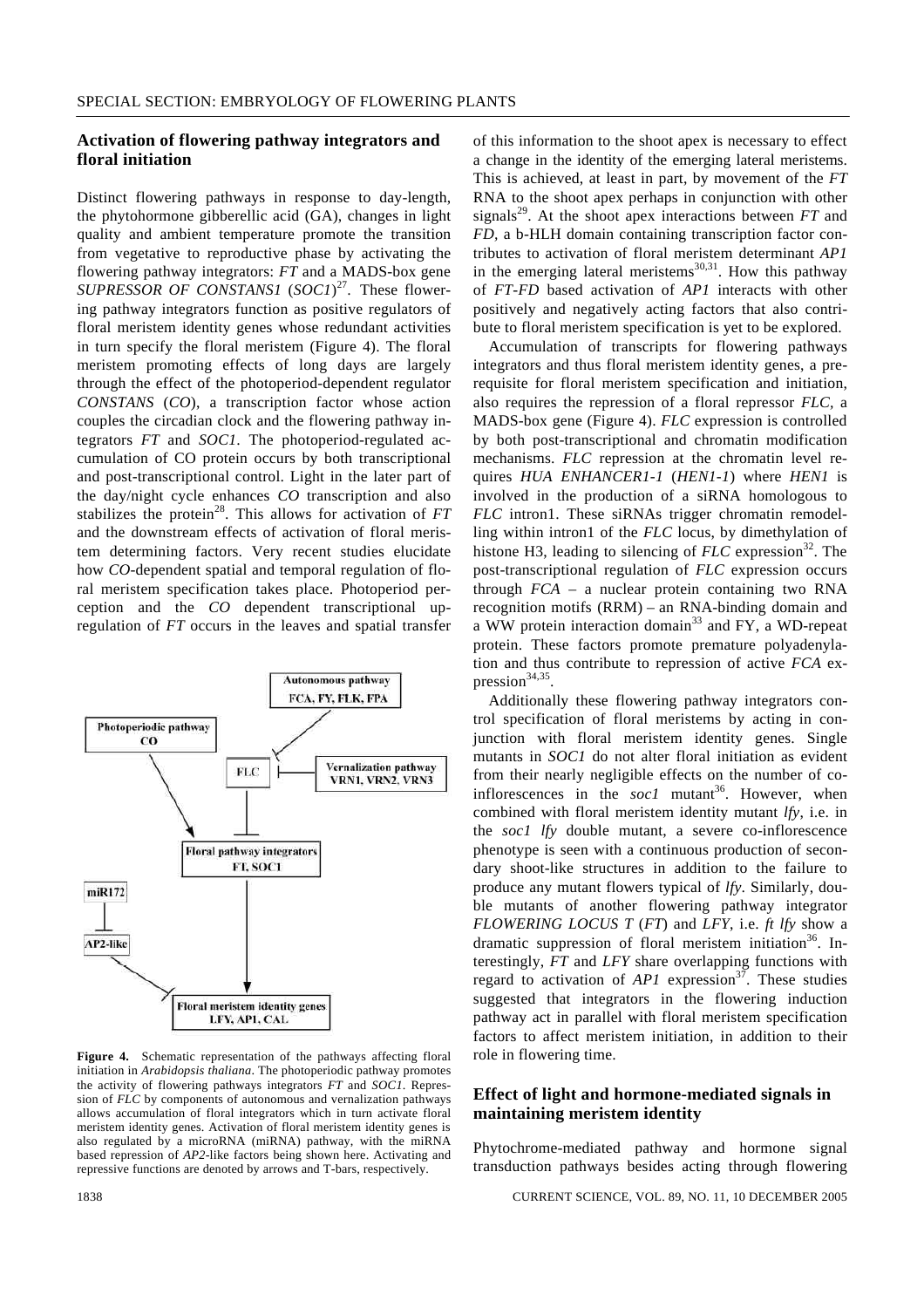pathway integrators also control the establishment of the floral meristem and its determinacy by regulating the activity of floral meristem identity genes. The effect of these signals has been studied genetically using floral mutants *ap2, ap1*, *lfy* and *ag* 38–40. Flowers of *ap2-1* or *ap1* mutant plants grown in short-days (SD) show enhanced inflorescence-like characteristics<sup>41,42</sup>. These enhanced floral phenotypes caused in short-days are due in part to *SPY* gene activity. The *spy-2* mutant suppresses axillary flower development in *ap2-1* flowers grown under SD photoperiod; while the *spy-3* mutant suppresses the strong floral meristem defects of the strong *ap1-1* flowers under both LD and SD conditions $40$ . These inflorescencelike characteristics are strongly suppressed by exogenously applied  $GAs<sup>40</sup>$ . Thus, floral meristem determining factors are responsive to endogenous and environmental cues.

Phytochrome and GAs affect maintenance of floral meristems once established as deciphered from analysis of *ag* and in *lfy* mutant flowers in short days<sup>39</sup>. These genetic studies provide a link between GA and phytochrome signal transduction and the floral meristem patterning genes *LFY*, *AP1*, *AP2*, and *AG*. The flower-promotion effects of GA, in short days, occur through activation of *LFY* most likely through the action of GAMYB transcription factors. The continued effects of GA on floral organogenesis occur through promoting the expression of floral organ identity genes by repressing the activity of DELLA-domain containing transcription factors $43$ .

Yet another plant hormone, which plays a pivotal role in plant meristem and organ primordia development is auxin. This plant signalling molecule besides having role in the initiation and positioning of lateral organs such as leaves<sup>44</sup> and lateral roots<sup>45</sup>, has also been implicated in positioning the inflorescence derived lateral organs, i.e. flowers<sup>46</sup>. Auxin-dependent pathways are important in later aspects of floral organ differentiation as shown by recent studies where the loss of auxin responsive transcription factors – ARF6 and ARF8 affects the transition from immature flowers to mature flowers<sup>47</sup>. However, it remains largely unknown how auxin influences key regulatory molecules involved in early aspects of floral meristem specification and floral organ primordia initiation.

# **Role of microRNAs in floral initiation and floral meristem patterning**

Emerging evidence shows the regulatory functions for microRNAs (miRNAs) during the floral transition and floral meristem specification. ARGONAUTE1 (AGO1), an essential factor in miRNA mediated pathways, is required for expression of key floral meristem identity genes *LFY* and *AP1*. This crucial role of *AGO1* in specifying the floral meristem is evident from its loss-offunction mutant phenotypes wherein inflorescences lack floral identity<sup>48</sup>. Furthermore, other studies indicate a role

for a GA-regulated microRNA (mRNA159) in controlling floral initiation by regulating *LFY* transcript levels and a role in floral organogenesis<sup>49</sup>. *APETALA2* (*AP2*) together with two *AP2*-like genes *TARGET OF EAT1* (*TOE1*) and *TOE2* are potential targets for regulation by a group of miRNAs derived from a family of *MIR172* precursor genes<sup>50,51</sup>. While  $AP2$  acts redundantly with other floral meristem identity genes to specify the floral meristem (described in the following section)<sup>52</sup>, *TOE1* and *TOE2* act as floral repressors<sup>53</sup>, since down regulation of *TOE1* and *TOE2* is required during the floral transition. Lossof-function phenotypes of *TOE1* and *TOE2* together with the suppression, by miR172 over expression, of the late flowering phenotype created upon *TOE1* over expression indicate these genes to be post-transcriptionally regulated by miR172 (ref. 53). miR172 appears to regulate *AP2*  (ref. 54), *TOE1* and *TOE2* (ref. 53) at the level of translation rather than by RNA cleavage. However, very recent studies demonstrate that miR172 can guide cleavage of target plant RNAs, thus unifying the general mechanism of action of plant  $\frac{1}{2}$  mir $\frac{1}{2}$  consistent with the proposed role in regulation of flowering time, miR172 expression is upregulated during the floral transition with expression continuing in young flowers. The temporal up-regulation of miR172 leads to temporal down-regulation of *TOE1* and *TOE2* and thus relieves their repressive effects on floral meristem specification (Figure  $4$ )<sup>51,53</sup>. A link between the miRNA driven post-transcriptional gene regulation and the flowering pathway integrators is suggested by the observation that at least one miRNA precursor gene *MIR172a-2* is up-regulated and the target *AP2*-like genes are down-regulated after floral induction in manner that is dependent on  $CO$  and  $FT^{51}$ .

## **Redundant activities of floral meristem identity genes in floral meristem specification**

Several *Arabidopsis* genes are required to confer floral identity on newly arising meristems. These include *LEAFY* (*LFY*), *APETALA2* (*AP2*), and three closely related genes *APETALA1* (*AP1*), *CAULIFLOWER* (*CAL*) and *FRUITFULL* (*FUL*) 24,56 . *LFY* is a key integrator of flower-promoting pathways and among the floral meristem identity genes is a predominant factor since *lfy* lossof-function alleles affect floral meristem fate much more severely than mutations in other genes. *lfy* mutants have increased numbers of secondary inflorescences and have abnormal shoot-like flowers in the place of solitary flow $ers^{20,57}$ . The partial floral features in the *lfy* shoot-like flowers suggest redundant activities for floral meristem fate determining genes. *apetala1* (*ap1*) mutants produce flowers with branched shoot-like features in that they bear reiterating flowers in the axil of first-whorl bractlike organs. However, these mutant flowers have functional reproductive floral organs, indicating that they are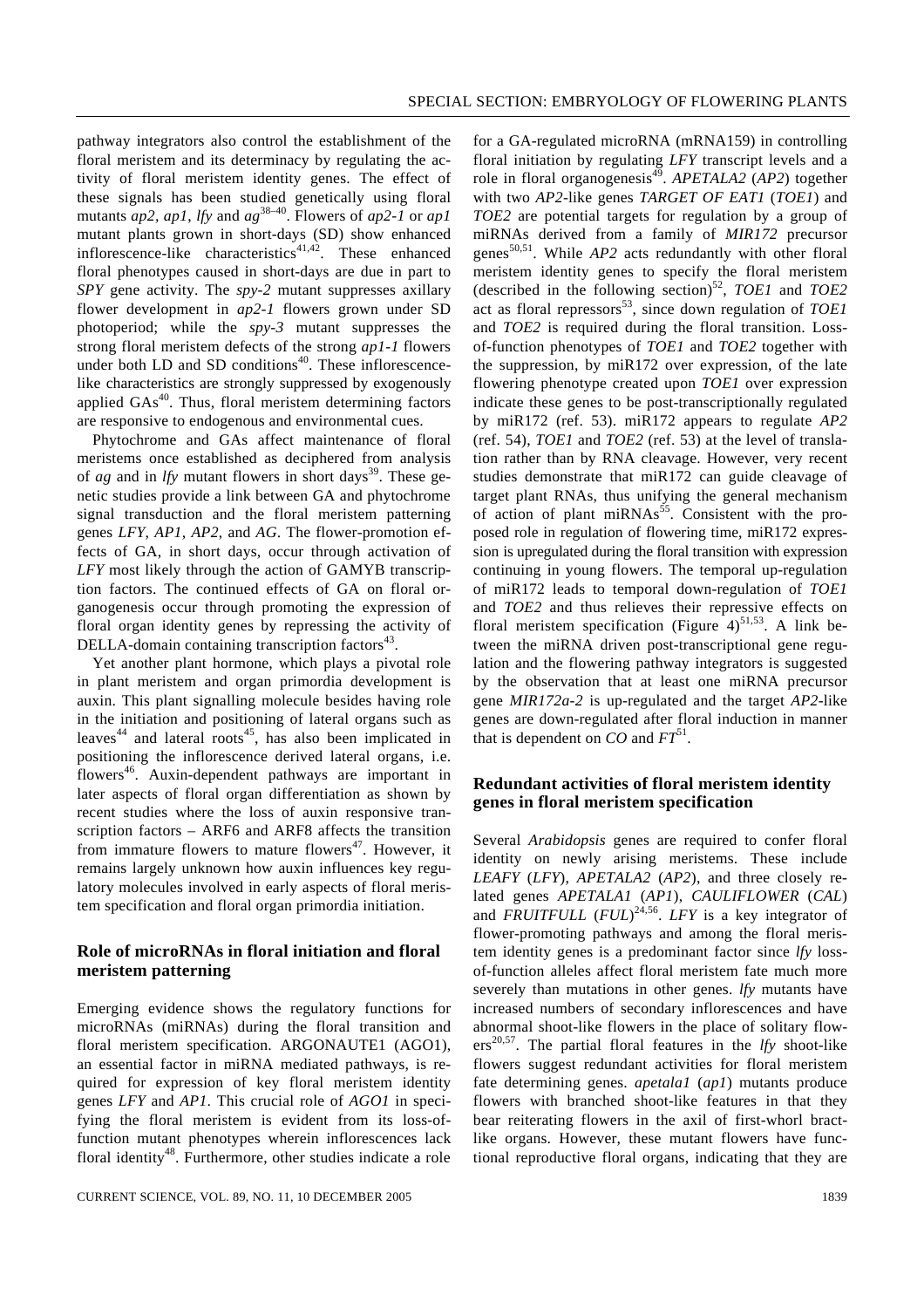only partially defective in defining floral meristem identity. The phenotypes of *lfy* and *ap1* single mutants and of *lfy ap1* double mutants indicate that these genes have partially redundant functions. The phenotypically silent *cauliflower* (*cal*) mutants are enhancers of *ap1*; the *ap1 cal* double mutants produce reiterating meristems with poor or no floral organ differentiation<sup>52,58,59</sup>. FRUITFULL (*FUL*) is yet another gene that contributes to floral meristem specification; *ful* alleles when combined with *ap1 cal* double mutants cause a non-flowering phenotype with the plants continuously producing only leafy shoots. The lack of *LFY* upregulation in these plants explains this phenotype<sup>24</sup>. These findings demonstrate that *FUL* acts redundantly with *AP1* and *CAL* in specifying the floral meristem by regulating *LFY* expression levels.

*apetala2* (*ap2*) mutations also enhance the floral meristem defects of *ap1* and *lfy* mutants and thus *AP2* contributes to floral meristem identity<sup>52,58</sup>. All of these floral meristem-determining factors encode transcription factors. While AP1, CAL and FUL proteins contain the DNAbinding MADS domain, *AP2* encodes a protein containing AP2-DNA binding domain (a member of the EREBP class of transcription factors)<sup>19,60,61</sup>. *LFY* encodes a sequence-specific DNA binding transcription factor unique to the plant kingdom<sup>20</sup>. The high levels of *LFY*, *AP1* and *CAL* expression early in the ontogeny of floral primordium formation and even in the floral anlagen (Figure 3) supports a direct role of these genes in determining a floral fate<sup>19,20,62</sup>. LFY directly regulates the transcription of *AP1* and *CAL*63,64. The RNA expression of *AP2* and *FUL* differs from *LFY*, *AP1* and *CAL* in that both *AP2* and *FUL* are also expressed in inflorescence meristems, inflorescence stems and cauline leaves besides the young floral meristem<sup>60,61</sup>.

## **Role of** *SEPALLATA* **MADS-box genes in maintaining floral meristem identity**

The closely related MADS-box genes, *SEPALLATA1/2/3* (*SEP1/2/3*) influence floral meristem identity in addition to their main role as co-factors governing organ fate in the second, third and fourth whorls of the flower. Their role in meristem identity is evident from occasional production of secondary flowers in the sepal axils of *sep1 sep2 sep3* triple mutants<sup>65</sup>. Further, even the *sep3*-1 and *sep3*-2 single mutant plants have axillary flowers at the base of sepals, a phenotype that resembles moderate alleles of *ap1*. Additional evidence comes from the observation of interactions among SEP3, CAL and AP1 proteins and the enhanced early flowering phenotype upon over expression of both SEP3 and AP1 proteins<sup>14</sup>. Further, in addition to promoting flowering ectopic expression of *SEP3* can activate downstream floral organ identity genes APETALA3 and *AGAMOUS*<sup>66</sup>.

Loss of floral meristem identity becomes more pronounced in quadruple mutants of various *sep* alleles com-

bined with  $ap1$  mutants<sup>67</sup>. Among various combinations *sep1 sep2 sep4* triple mutant combined with *ap1* showed a cauliflower phenotype similar to the *ap1 cal* double mutant, suggesting that SEP proteins are required for *CAL* function. In comparison, *ap1 sep1 sep2* or *ap1 sep3* do not show cauliflower-like characters suggesting that among *SEP* genes *SEP4* plays a greater role in specifying the floral meristem $67$ . The increased severity of the floral meristem identity defects seen in *ap1 sep4* or *ap1 cal sep4* mutants illustrates its significant role in controlling floral meristem identity.

#### **A suicidal feedback loop terminates the floral meristem**

Like the shoot apical meristem (SAM), the floral meristem harbors a population of stem cells that provide cells for developing floral organ primordia in all four whorls thus generating the organs sepal, petal, stamen and carpel. However, unlike the indeterminate *Arabidopsis* shoot meristem, the floral meristem terminates once all floral organ primordia have been initiated. Termination of floral meristem is brought about by a *WUS–AG* feedback loop68,69. The interactions among *LFY*, *WUS* and *AG* in the center of *Arabidopsis* flowers provide a mechanism to explain the differential effects of stem cell regulation in shoot versus the flower. Genetic evidence suggests that induction of *AG* by *WUS* is dependent on *LFY*, implicating *LFY* to be the distinguishing factor for stem cell regulation in flowers. WUS acts cooperatively with LFY to activate *AG* (Figure 5 *a*). Early in the establishment of the floral meristem, WUS together with LFY binds sequences to activate *AG* expression. The AG protein thus expressed in turn represses the *WUS* transcription and terminates the floral meristem (Figure 5 *b*). The *WUS*–*AG* feedback loop is different from the *WUS*–*CLV3* loop that maintains the shoot apical meristem in that *WUS–AG* loop functions temporally in the same cell population to transform the indeterminate state of the floral meristem to a determinate one. But in the vegetative apical meristem WUS acts in a population of cells known as the organizing centre with



**Figure 5.** The *WUS–AG* feedback loop controls floral meristem determinacy. *a*, In a stage 3 floral meristem WUS (denoted by the red hatched area) enhances LFY-mediated expression of *AG* (denoted by yellow dots). *b*, Enhanced *AG* expression in stage 6 flowers at the time of carpel (ca) initiation terminates stem cell activity by repressing *WUS* expression.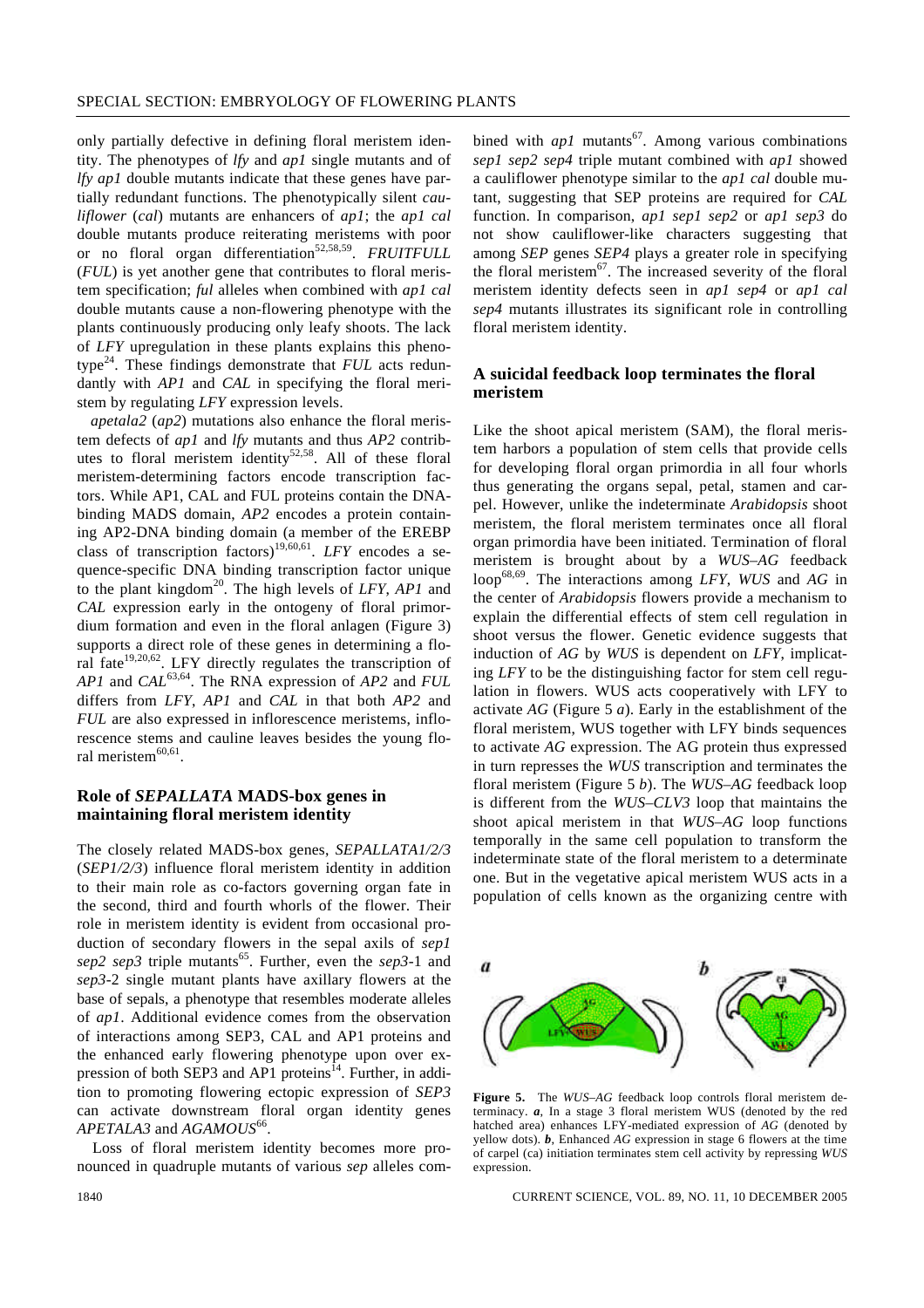the CLV3 signal emanating from a different set of cells in the apical domain<sup>70</sup>.

#### **Conclusions/perspective**

Recent studies on homologues of key *Arabidopsis* flowering regulators in evolutionarily divergent grass species have now begun to unravel how these molecules have evolved to retain conserved functions and in instances these studies provide evidence for additional species-specific functions. Investigations on two model plants for grasses – rice and maize – are particularly useful. Studies of the rice *FT* homologue Hd3a and *Hd1*, the homologue for the regulator of *FT*, i.e. *CONSTANS* (*CO*) reveal how evolutionarily conserved factors alter their regulatory capacity to control the same target molecule but distinctly in different photoperiodic conditions. While *Hd1* activates flowering by activating *Hd3a* in short days, it delays the flowering by repressing  $Hd3a$  in long days<sup>71,72</sup>. Homologues of the key floral meristem identity gene *LFY* have also been identified in grasses. Studies on the maize *ZFL* (maize *LFY* homologue), the rice *RFL* (rice *LFY* homologue) gene, and the rye grass *LtLFY* gene exemplify how homologues for a critically important *Arabidopsis* floral meristem identity gene have acquired distinct temporal and spatial domains of expression in the branched inflorescence meristems typical of grasses. This thereby can contribute to new functions in regulating inflorescence branching perhaps in addition to their evolutionarily conserved role in establishing a floral meristem<sup>73-76</sup>. In addition to varied expression profiles for *LFY* homologues in diverse species, recent studies of the protein, from many plant species, elucidate how changes in the conserved DNA-binding domain, over evolutionary time, could contribute to its likely diverse functions<sup>77</sup>.

Functions for grass homologues for many of the other floral meristem identity genes discussed here still remain unknown. Further characterization of homologues for positive and negative meristem regulators from lower eudicot and primitive land plant species would shed light on the molecular evolution of plant body plan. Mounting evidence implicates the role of signalling molecules such as hormones and light in floral initiation besides their role in root and shoot development. Recent studies show an elegant correlation among auxin efflux, auxin gradient and plant primordia development<sup>78</sup>. One of the challenges ahead will be to mechanistically couple the mode of auxin action during root, shoot and flower development with the many different key regulators known to be involved in plant organ formation.

- 3. Baurle, I. and Laux, T., Regulation of *WUSCHEL* transcription in the stem cell niche of the *Arabidopsis* shoot meristem**.** *Plant Cell*, 2005, **17**, 2271–2280**.**
- 4. Irish, V. F. and Sussex, I. M., A fate map of the *Arabidopsis* embryonic shoot apical meristem. *Development*, 1992, **115,** 745–753.
- 5. Long, J. A., Moan, E. I., Medford, J. I. and Barton, M. K., A member of the KNOTTED class of homeodomain proteins encoded by the *STM* gene of *Arabidopsis*. *Nature*, 1996, **379**, 66–69.
- 6. Byrne, M. E., Barley, R., Curtis, M., Arroyo, J. M., Dunham, M., Hudson, A. and Martienssen, R. A., *Asymmetric leaves1* mediates leaf patterning and stem cell function in *Arabidopsis*. *Nature*, 2000, **408**, 967–971.
- 7. Ma, H., To be, or not to be, a flower control of floral meristem identity. *Trends Genet*., 1998, **14**, 26–32.
- 8. Wagner, D., Chromatin regulation of plant development. *Curr. Op. Plant Biol*., 2003, **6**, 20–28.
- 9. Guyomarc'h, S., Bertrand, C., Delarue, M. and Zhou, D. X., Regulation of meristem activity by chromatin remodelling. *Trends Plant Sci*., 2005, **10**, 332–338.
- 10. Wagner D. and Meyerowitz, E. M., SPLAYED, a novel SWI/SNF ATPase homolog, controls reproductive development in *Arabidopsis*. *Curr*. *Biol*., 2002, **12**, 85–94**.**
- 11. Kwon, C. S., Chen, C. and Wagner, D., *WUSCHEL* is a primary target for transcriptional regulation by SPLAYED in dynamic control of stem cell fate in *Arabidopsis*. *Genes Dev*., 2005, **19**, 992– 1003.
- 12. Hartmann, U., Hohmann, S., Nettesheim, K., Wisman, E., Saedler, H. and Huijser P., Molecular cloning of *SVP*: a negative regulator of the floral transition in *Arabidopsis*. *Plant J*., 2000, **21**, 351–360.
- 13. Masiero, S. *et al*., *INCOMPOSITA*: a MADS-box gene controlling prophyll development and floral meristem identity in *Antirrhinum*. *Development*, 2004, **131**, 5981–5990.
- 14. Pelaz, S., Gustafson-Brown, C., Kohalmi, S. E., Crosby, W. L. and Yanofsky, M. F., APETALA1 and SEPALLATA3 interact to promote flower development. *Plant J*., 2001, **26**, 385–394.
- 15. Yu, H., Ito, T., Wellmer, F. and Meyerowitz, E. M., Repression of *AGAMOUS-LIKE 24* is a crucial step in promoting flower development. *Nature Genet*., 2004b, **36**, 157–1561.
- 16. Shannon, S. and Meeks-Wagner, D. R., A mutation in the *Arabidopsis TFL1* gene affects inflorescence meristem development. *Plant Cell*, 1991, **3**, 877–892.
- 17. Mandel, M. A. and Yanofsky, M. F., A gene triggering flower formation in *Arabidopsis*. *Nature*, 1995, **377**, 522–524.
- 18. Weigel, D. and Nilsson, O., A developmental switch sufficient for flower initiation in diverse plants. *Nature*, 1995, **377**, 495–500.
- 19. Mandel, M. A., Gustafson-Brown, C., Savidge, B. and Yanofsky, M. F., Molecular characterization of the *Arabidopsis* floral homeotic gene *APETALA1*. *Nature*, 1992b, **360**, 273–277.
- 20. Weigel, D., Alvarez, J., Smyth, D. R. and Yanofsky, M. F. and Meyerowitz, E. M., *LEAFY* controls floral meristem identity in *Arabidopsis*. *Cell*, 1992, **69**, 843–859.
- 21. Bradley, D., Ratcliffe, O., Vincent, C., Carpenter, R. and Coen, E., Inflorescence commitment and architecture in *Arabidopsis. Science*, 1997, **275**, 80–83.
- 22. Liljegren, S. J., Gustafson-Brown, C., Pinyopich, A., Ditta, G. S. and Yanofsky, M. F., Interactions among *APETALA1*, *LEAFY*, and *TERMINAL FLOWER1* specify meristem fate. *Plant Cell*, 1999, **11**, 1007–1018.
- 23. Ratcliffe, O. J., Bradley, D. J. and Coen, E. S., Separation of shoot and floral identity in *Arabidopsis*. *Development*, 1999, **126**, 1109– 1120.
- 24. Ferrandiz, C., Gu, Q., Martienssen, R. and Yanofsky, M. F., Redundant regulation of meristem identity and plant architecture by *FRUITFULL*, *APETALA1* and *CAULIFLOWER*. *Development*, 2000, **127**, 725–734.
- 25. Kardailsky, I. *et al*., Activation tagging of the floral inducer *FT*. *Science*, 1999, **286**, 1962–1965.

<sup>1.</sup> Meyerowitz, E. M., Genetic control of cell division patterns in developing plants. *Cell*, 1997, **88**, 299–308.

<sup>2.</sup> Schoof, H., Lenhard, M., Haecker, A., Mayer, K. F., Jurgens, G. and Laux T., The stem cell population of *Arabidopsis* shoot meristems is maintained by a regulatory loop between the *CLAVATA* and *WUSCHEL* genes. *Cell*, 2000, **100**, 635–644.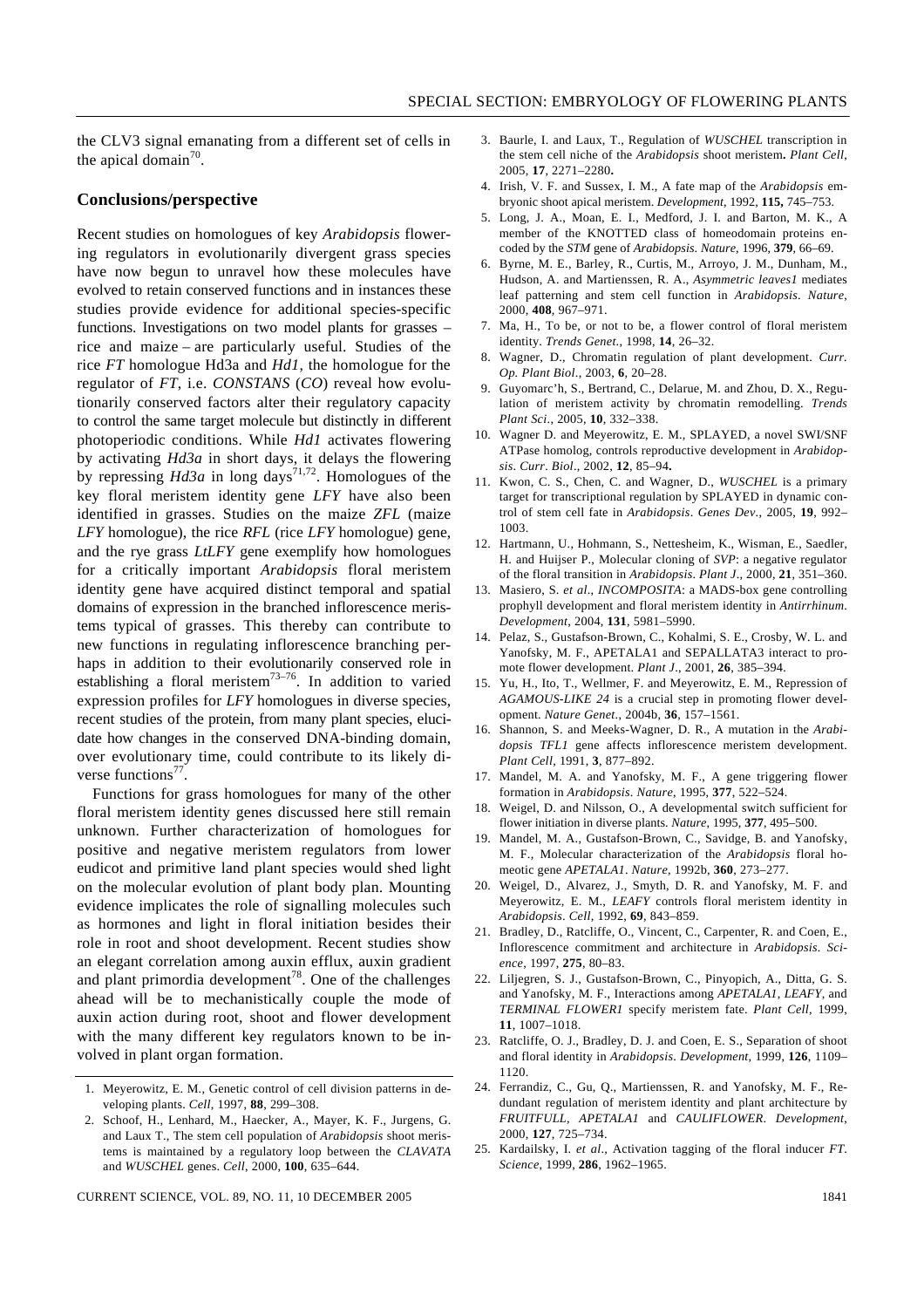- 26. Kobayashi, Y., Kaya, H., Goto, K., Iwabuchi, M. and Araki, T., A pair of related genes with antagonistic roles in mediating flowering signals. *Science*, 1999, **286**, 1960–1962.
- 27. Putterill, J., Laurie, R. and Macknight, R., It's time to flower: the genetic control of flowering time. *Bioessays*, 2004, **26**, 363–373.
- 28. Valverde, F., Mouradov, A., Soppe, W., Ravenscroft, D., Samach, A. and Coupland, G., Photoreceptor regulation of CONSTANS protein in photoperiodic flowering. *Science*, 2004, **303**, 1003–1006.
- 29. Huang, T., Bohlenius, H., Eriksson, S., Parcy, F. and Nilsson, O., The mRNA of the *Arabidopsis* gene *FT* moves from leaf to shoot apex and induces flowering. *Science*, 2005, **309**, 1694–1696.
- 30. Wigge, P. A., Kim, M. C., Jaeger, K. E., Busch, W., Schmid, M., Lohmann, J. U. and Weigel, D., Integration of spatial and temporal information during floral induction in *Arabidopsis*. *Science*, 2005, **309**, 1056–1059.
- 31. Abe, M. *et al*., FD, a bZIP protein mediating signal from the floral pathway integrator FT at the shoot apex. *Science*, 2005, **309**, 1052–1056.
- 32. Xie, Z., Kasschau, K. D. and Carrington, J. C., Negative feedback regulation of Dicer-Like1 in *Arabidopsis* by microRNA-guided mRNA degradation. *Curr. Biol*., 2003, **13**, 784–789.
- 33. Macknight, R. *et al*., *FCA*, a gene controlling flowering time in *Arabidopsis*, encodes a protein containing RNA-binding domains. *Cell*, 1997, **89**, 737–745.
- 34. Simpson, G. G., Dijkwel, P. P., Quesada, V., Henderson, I. and Dean, C., FY is an RNA 3' end-processing factor that interacts with FCA to control the *Arabidopsis* floral transition. *Cell*, 2003, **113**, 777–787.
- 35. Simpson, G. G., The autonomous pathway: epigenetic and posttranscriptional gene regulation in the control of *Arabidopsis* flowering time *Curr. Op. Plant Biol*., 2004, **7**, 570–574.
- 36. Moon, J., Lee, H., Kim, M. and Lee I., Analysis of flowering pathway integrators in *Arabidopsis*. *Plant Cell Physiol*., 2005, **46**, 292–299.
- 37. Ruiz-Garcia, L., Madueno, F., Wilkinson, M., Haughn, G., Salinas, J. and Martinez-Zapater, J. M., Different roles of flowering-time genes in the activation of floral initiation genes in *Arabidopsis*. *Plant Cell*, 1997, **9**, 1921–1934.
- 38. Okamuro, J. K., den Boer, B. G. and Jofuku, K. D., Regulation of *Arabidopsis* flower development. *Plant Cell*, 1993, **5**, 1183–1193.
- 39. Okamuro, J. K., den Boer, B G., Lotys-Prass, C., Szeto, W. and Jofuku, K. D., Flowers into shoots: photo and hormonal control of a meristem identity switch in *Arabidopsis*. *Proc. Natl. Acad. Sci. USA*, 1996, **93**, 13831–13836.
- 40. Okamuro, J. K., Szeto, W., Lotys-Prass, C. and Jofuku, K. D., Photo and hormonal control of meristem identity in the *Arabidopsis* flower mutants *apetala2* and *apetal1*. *Plant Cell*, 1997, **9**, 37–47.
- 41. Komaki, M. K., Okada, K., Nishino, E. and Shimura, Y., Isolation and characterization of novel mutants of *Arabidopsis thaliana* defective in flower development. *Development*, 1988, **104**, 195–203.
- 42. Schultz, E. A. and Haughn, G. W., Genetic analysis of the floral initiation process (FLIP) in *Arabidopsis*. *Development*, 1993, **119**, 745–765.
- 43. Yu, H., Ito, T., Zhao, Y., Peng, J., Kumar, P. and Meyerowitz, E. M., Floral homeotic genes are targets of gibberellin signaling in flower development. *Proc. Natl. Acad. Sci. USA*, 2004a, **101**, 7827–7832.
- 44. Reinhardt, D., Mandel, T. and Kuhlemeier, C., Auxin regulates the initiation and radial position of plant lateral organs. *Plant Cell*, 2000, **12**, 507–518.
- 45. Laskowski, M., Williams, M., Nusbaum, H. and Sussex, I., Formation of lateral root meristems is a two-stage process. *Development*, 1995, **121**, 3303–3310.
- 46. Oka, M., Miyamoto, K., Okada, K. and Ueda, J., Auxin polar transport and flower formation in *Arabidopsis thaliana* transformed with *indoleacetamide hydrolase* (*iaaH*) gene. *Plant Cell Physiol*., 1999, **40**, 231–237.
- 47. Nagpal, P. *et al*., Auxin response factors ARF6 and ARF8 promote jasmonic acid production and flower maturation. *Development*, 2005, **132**, 4107–4118.
- 48. Kidner, C. A. and Martienssen, R. A., The role of *ARGONAUTE1* (*AGO1*) in meristem formation and identity. *Dev Biol*., 2005, **280**, 504–517.
- 49. Achard, P., Herr, A., Baulcombe, D. C. and Harberd, N. P., Modulation of floral development by a gibberellin-regulated microRNA. *Development*, 2004, **131**, 3357–65.
- 50. Park, W., Li, J., Song, R., Messing, J. and Chen, X., CARPEL FACTORY, a Dicer homolog, and HEN1, a novel protein, act in microRNA metabolism in *Arabidopsis thaliana*. *Curr*. *Biol*., 2002, **12**, 1484–1495.
- 51. Schmidt, M., Uhlenhaut, N. H., Godard, F., Demar, M., Bressan, R., Weigel, D. and Lohmann, J. U., Dissection of floral induction pathways using global expression analysis. *Development*, 2003, **130**, 6001–6012.
- 52. Bowman, J. L., Smyth, D. R. and Meyerowitz, E. M., Genetic interactions among floral homeotic genes of *Arabidopsis*. *Development*, 1991, **112**, 1–20.
- 53. Aukerman, M. J. and Sakai, H., Regulation of flowering time and floral organ identity by a microRNA and its *APETALA2*-like target genes. *Plant Cell*, 2003, **15**, 2730–2741.
- 54. Chen, X., A microRNA as a translational repressor of *APETALA2* in *Arabidopsis* flower development. *Science*, 2004, **303**, 2022–2025.
- 55. Schwab, R., Palatnik, J. F., Riester, M., Schommer, C., Schmid, M. and Weigel, D., Specific effects of microRNAs on the plant transcriptome. *Dev*. *Cell*, 2005, **8**, 517–527.
- 56. Lohmann, J. U. and Weigel, D., Building beauty: the genetic control of floral patterning. *Dev*. *Cell*, 2002, **2**, 135–142.
- 57. Schultz, E. A. and Haughn, G. W., *LEAFY* a homeotic gene that regulates inflorescence development in *Arabidopsis*. *Plant Cell*, 1991, **3**, 771–781.
- 58. Bowman, J. L., Alvarez, J., Weigel, D., Meyerowitz, E. M. and Smyth, D. R., Control of flower development in *Arabidopsis thaliana* by *APETALA1* and interacting genes. *Development*, 1993, **119**, 721–743.
- 59. Vijayraghavan, U., How plants pattern flowers: Lessons from molecular genetic studies of flowering in *Arabidopsis thaliana* a model plant. *Curr*. *Sci.*, 2001, **80**, 233–243.
- 60. Jofuku, K. D., den Boer, B. G. W., van Montagu, M. and Okamuro, J. K., Control of *Arabidopsis* flower and seed development by the homeotic gene *APETALA2*. *Plant Cell*, 1994, **6**, 1211–1225.
- 61. Gu, Q., Ferrandiz, C., Yanofsky, M. F. and Martienssen, R., The *FRUITFULL* MADS-box gene mediates cell differentiation during *Arabidopsis* fruit development. *Development*, 1998, **125**, 1509– 1517.
- 62. Kempin, S. A., Savidge, B. and Yanofsky, M. F., Molecular basis of the cauliflower phenotype in *Arabidopsis*. *Science*, 1995, **267**, 522–525.
- 63. Wagner, D., Sablowski, R. W. M. and Meyerowtiz, E. M., Transcriptional activation of *APETALA1* by *LEAFY*. *Science*, 1999, **285**, 582–587.
- 64. William, D. A., Su, Y., Smith, M. R., Lu, M., Baldwin, D. A. and Wagner, D., Genomic identification of direct target genes of *LEAFY*. *Proc. Natl. Acad. Sci. USA*, 2004, **101**, 1775–1780.
- 65. Pelaz, S., Ditta, G. S., Baumann, E., Wisman, E. and Yanofsky, M. F., B and C floral organ identity functions require *SEPALLATA* MADSbox genes. *Nature*, 2000, **405**, 200–203.
- 66. Castillejo, C., Romera-Branchat, M. and Pelaz, S., A new role of the *Arabidopsis SEPALLATA3* gene revealed by its constitutive expression. *Plant J*., 2005, **43**, 586–596.
- 67. Ditta, G., Pinyopich, A., Robles, P., Pelaz, S. and Yanofsky, M. F., The *SEP4* gene of *Arabidopsis thaliana* functions in floral organ and meristem identity. *Curr Biol*., 2004, **14**, 1935–1940.
- 68. Lenhard, M., Bohnert, A., Jurgens, G. and Laux, T., Termination of stem cell maintenance in *Arabidopsis* floral meristems by inter-